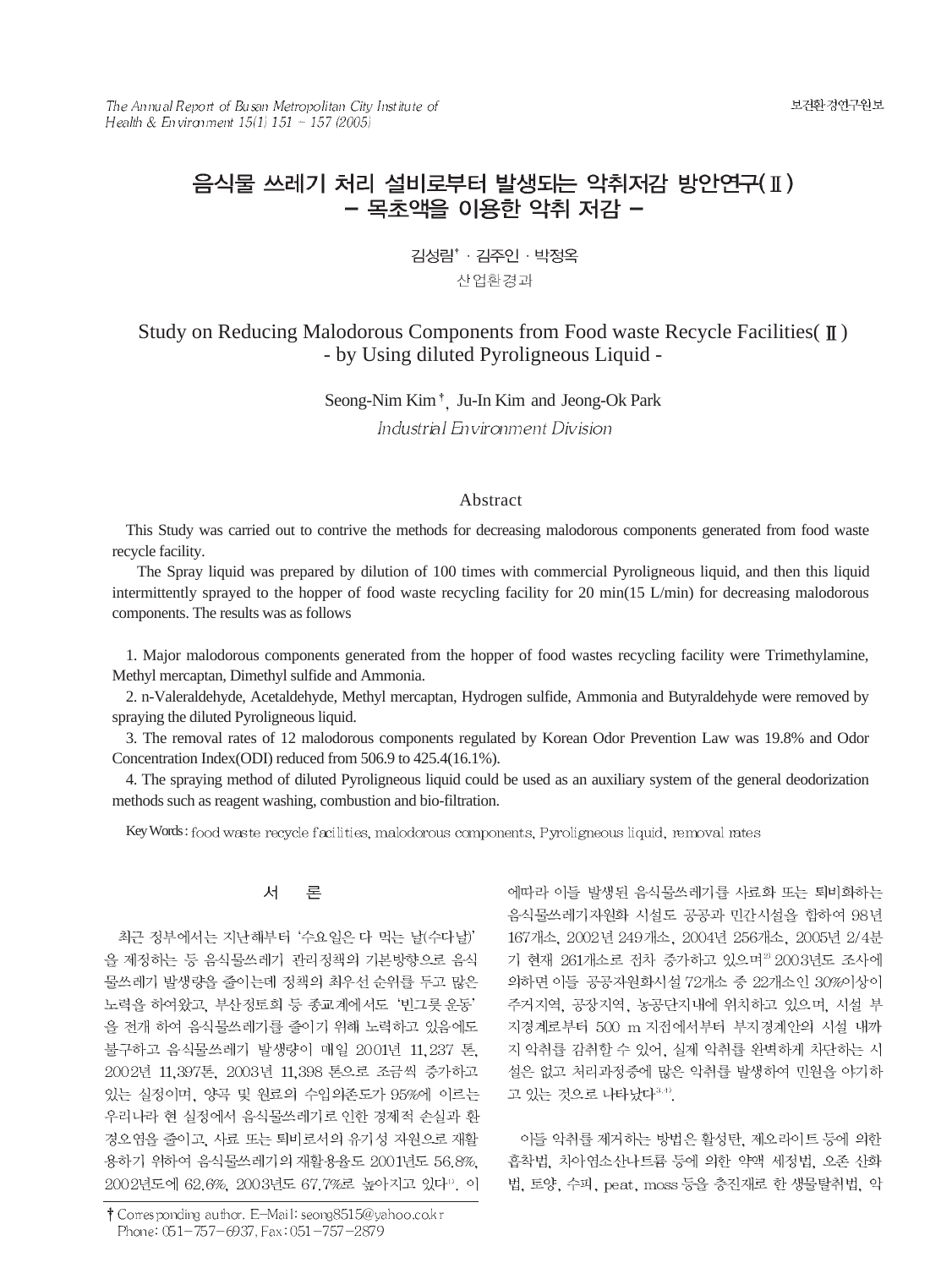| 종 류     | 화 함 물                                                           |
|---------|-----------------------------------------------------------------|
| 유기사 류   | '초산, 개미산, 프로피'온산, 부틸산, 이소부'틸산, 발레리'안산, 이소발레리안산 , 크로톤산, 이소카프론산 외 |
| 페놀름     | 페놀, OMP크레졸, 피로가롤, 카테콜 외                                         |
| 카보님 화함물 | -포릅알데히드, 아세트알데히드, 프로피 온알데히드,- 이소부틸알데히드,바렐알 데히드, 이소바렐알데히드,       |
| 암콜류     | '메타놀, 에타놀, 프로페놀, 이소부틸알콜, 이소아밀알콜 외                               |
| 중성분류    | 레보글루코산, 아세롤, 만롤 외                                               |
| 염기성 성분  | '암모니'아, 메틸아민, 디메칠'아민, 피리딘, 트리메 칠아민 외                            |

Table 1. Composition of pyroligneous liquid

자료) 일본임업시험장



Fig. 1. Flowchart of food waste composting system.

취물질을 연료와 함께 연소시키는 연소법 등으로 대별할 수 있 는데, 이들 방법은 많은 시설비와 동력비, 약품비 등 재료비 및 정상운영에 필요한 시간을 필요로 한다<sup>5</sup>.

따라서 본 연구에서는 축산농가에서 암모니아를 제거하거 나, 매립지 침출수의 탈취에 효과가 있는 것으로 보고<sup>6-7</sup>되어 있고 인체에 유해하지 않고 토양살균, 비료, 식품첨가용 등으 로 널리 사용<sup>8</sup>되고 있는 천연의 목초액 희석액을 현재 민원이 야기되어 있는 부산시 K구 S동 소재 음식물쓰레기처리시설에 적용함으로서 악취방지법에서 정한 암모니아 등 12개 지정악 취물질의 저감 효과를 측정 고찰하였다.

# 실험재료 및 방법

### 목초액의 특성

목초액이란 숯을 굽는 과정(탄화과정)에서 연기를 냉각장치 에 의해 추출하여 얻어진 액체를 조목초액이라고 하고, 이를 6 개월 이상 숙성 및 정제하여 적갈색의 투명한 액체를 목초액이 라고 한다. 그리고 최근에는 건강음료와 축산 및 농업에 목초 액을 사용하면서 새로운 붐이 일어나고 있다.

목초액은 초산을 주성분으로 하는 pH 3정도의 산성액체로 일본임업시험장의 분석결과를 Table 1에 나타낸 것과 같이 산 류, 페놀류, 카보닐류, 알콜류, 중성류, 염기성 성분 등으로 구 성되어 있는 것으로 나타났다<sup>99</sup>.

#### 실험대상

부산시 K구 S동 소재 음식물쓰레기처리시설로서 퇴비화 처 리공정은 Fig. 1 과 같이 반입된 음식물쓰레기를 투입호퍼에 투입 후 혐기성소화로 발생되는 메탄 gas(Bio gas)를 이용하 여 발전하고 그 외의 고형물질은 탈수과정을 거친 후 호기성퇴 비화설비를 거쳐 퇴비를 생산하는 시설로서 일 처리능력은 200 톤/일이며 설계발전용량은 2 Mw/hr 이다.

이들 처리공정 중 다량의 악취가 발생하고 있는 공정은 음식 물쓰레기를 수거차로 반입하는 과정, 호퍼실에 투입하는 과정, 자동파쇄선별 과정, 호기성 퇴비화 과정 등이다.

# 실험 방법

음식물쓰레기 처리설비로부터 발생되는 악취저감 방안연구 (I) 0에서 3일 방치된 음식물쓰레기에 목초액 희석액을 분무 했을 때 Table 2 와 같이 목초액 100배 희석액이 가장 높은 악취물질 제거율을 나타낸에 따라 목초액 100배 희석액을 실 험대상 시설의 호퍼(Hopper)실에 분무하여 악취제거율을 알 아보고자 했다.



Fig. 2. Floor plan of hopper room.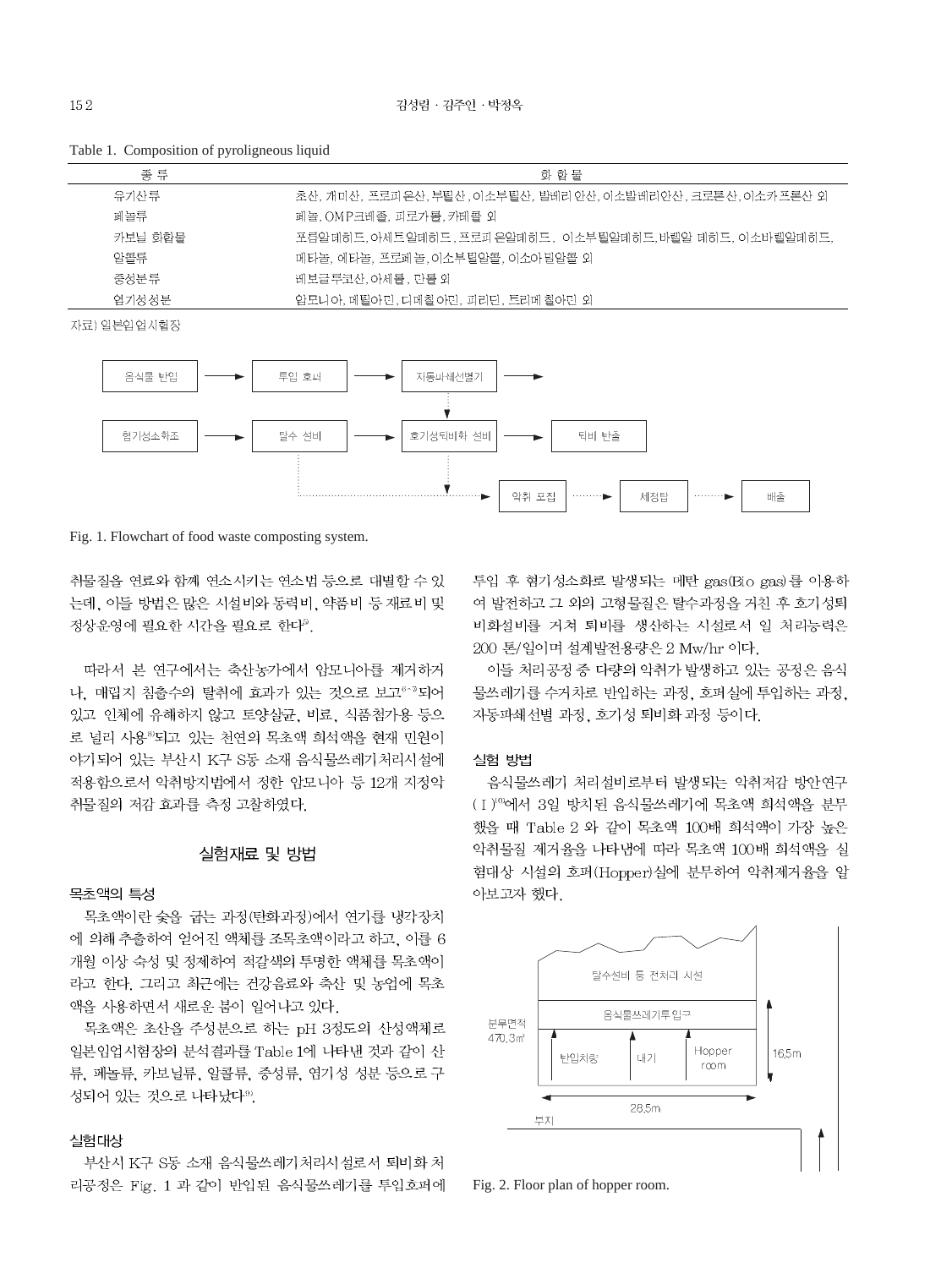|                                   |                           | Conc (ppb) before spraving |                           | 30 min conc(ppb) after spraying and decrease rate |                                  |                       |
|-----------------------------------|---------------------------|----------------------------|---------------------------|---------------------------------------------------|----------------------------------|-----------------------|
| od or materials                   | $10 \,$ times<br>dilu ted | $100$ times<br>dilu ted    | $10 \,$ times<br>dilu ted | decrease rate $(\% )$                             | $100$ times<br>dilu ted          | decrease rate $(\% )$ |
| Methyl mercaptan                  | 575.3                     | 825.0                      | 780.0                     | $-35.6$                                           | 374.8                            | 54.6                  |
| All vi mercap tan                 | 331.6                     | 54.0                       | 26.5                      | 92.0                                              | 26.7                             | 50.5                  |
| Diall vl sulfide                  | 0.0                       | 0.0                        | 0.0                       | $\hspace{0.1mm}-\hspace{0.1mm}$                   | 0.0                              | $-$                   |
| Methyl allyl sulfide              | 77.2                      | 78.9                       | 47.8                      | 38.1                                              | 24.5                             | 68.9                  |
| Dimethyl Disulfide                | 387.1                     | 293.0                      | 166.5                     | 57.0                                              | 0.0                              | 100.0                 |
| Methyl ally disulfide             | 67.6                      | 62.0                       | 33.8                      | 50.1                                              | 23.9                             | 61.4                  |
| Methyl Ethyl Ketone               | 67.1                      | 110.6                      | 29.7                      | 55.8                                              | 46.9                             | 57.5                  |
| Diall vl disilfide                | 0.0                       | 51.7                       | 38.3                      | $\qquad \qquad -$                                 | 0.0                              | 100.0                 |
| Acetaldeh vd e                    | 621.9                     | 656.1                      | 399.0                     | 35.8                                              | 266.7                            | 59.3                  |
| Ethyl Acetate                     | 286.6                     | 260.2                      | 123.0                     | 57.1                                              | 130.6                            | 49.8                  |
| Aver, decrease rate $(\%)$ : 43.8 |                           |                            |                           |                                                   | Aver. decrease rate $(\%):$ 66.9 |                       |

Table 2. Decreasing rate of odor materials 30 min after spraying dil. Pyroligneous liquid on foodwaste

# Table 3. Spring condition of dil. pyroligneous liquid

| Hopper 실 온도 | 18 °C                                               |
|-------------|-----------------------------------------------------|
| 상대습도        | 59.2%                                               |
| 분무면 적       | $470.3 \text{ m}^2$                                 |
| 분무기         | $PARU\lambda$ 의 Air cool. $\varphi 610 \times L425$ |
| 분무량         | 15 L/20 min (31.9 mL/m <sup>2</sup> )               |
| 부무 입자       | $20 - 40 \mu m$                                     |



Fig. 3. Spraying scene.



Fig 4. Reactor.

호퍼실의 평면도는 Fig. 2와 같고, Air Cool 분무기를 통해 20분간 목초액 100배 회석액을 15 L 분무하였으며, 분무조건 과 분무현장은 Table 3 및 Fig. 3과 같다. 분무 후 20분이 지 난 후 악취시료를 채취하였으며 분무직전에도 악취시료를 채 취하여, 분무 전후의 악취농도 변화를 알기위해 악취방지법에 서 정한 12개 지정악취물질에 대하여 각각 농도를 측정하였다. 분무시 목초액 100배 희석액 자체의 악취성분을 알아보기

위하여 대조시험을 실시하였다.

실온 18℃, 상대습도 50%에서 Fig. 4의 폴리프로필렌 재질 의 사각형 반응조(17L, 0.22×0.18×0.44 m)에 Hopper실에 분무한 양과 동일하게 목초액 100배 희석액 1.26 mL(분무량 31.9 mL/m2)을 분무하고 20분후 반응조 상부의 도관으로부터 Sampling pump(Dwyer  $\bar{\psi}$ ), UP-18DT, Versatile pump) 를 이용하여 Teflon bag 1 L에 채취하여 각 악취성분의 농도 를 측정 하였다.

폴리프로필렌 반응조는 실험전 25~30℃의 기온에서 태양 광에 4시간 이상 2회 폭기하여 반응조 용기에서 유래할 수 있 는 악취물질 발생 가능성을 배제하였다.

## 악취물질 측정 방법

국립환경연구원 고시에 의한 악취공정시험방법에 의하였으 며, 개별물질의 측정법은 Table 4 와 같다.

# 실험 결과 및 고찰

## 악취물질별 저감율

부산시 K구 S동 소재 음식물 쓰레기 처리시설의 면적 470.3 m2의 Hopper실에 목초액 100배 희석액 15 L을 20분간 분무(분무량 : 31.9 mL/ m2후 20분 지나서 각 악취물질의 농 도를 측정한 결과와 대조시험 농도는 Table 5와 같다.

각 악취물질의 전체적인 평균 제거율은 19.8%를 보였으며, 제거효과가 나타난 악취물질은 n-Valeraldehyde,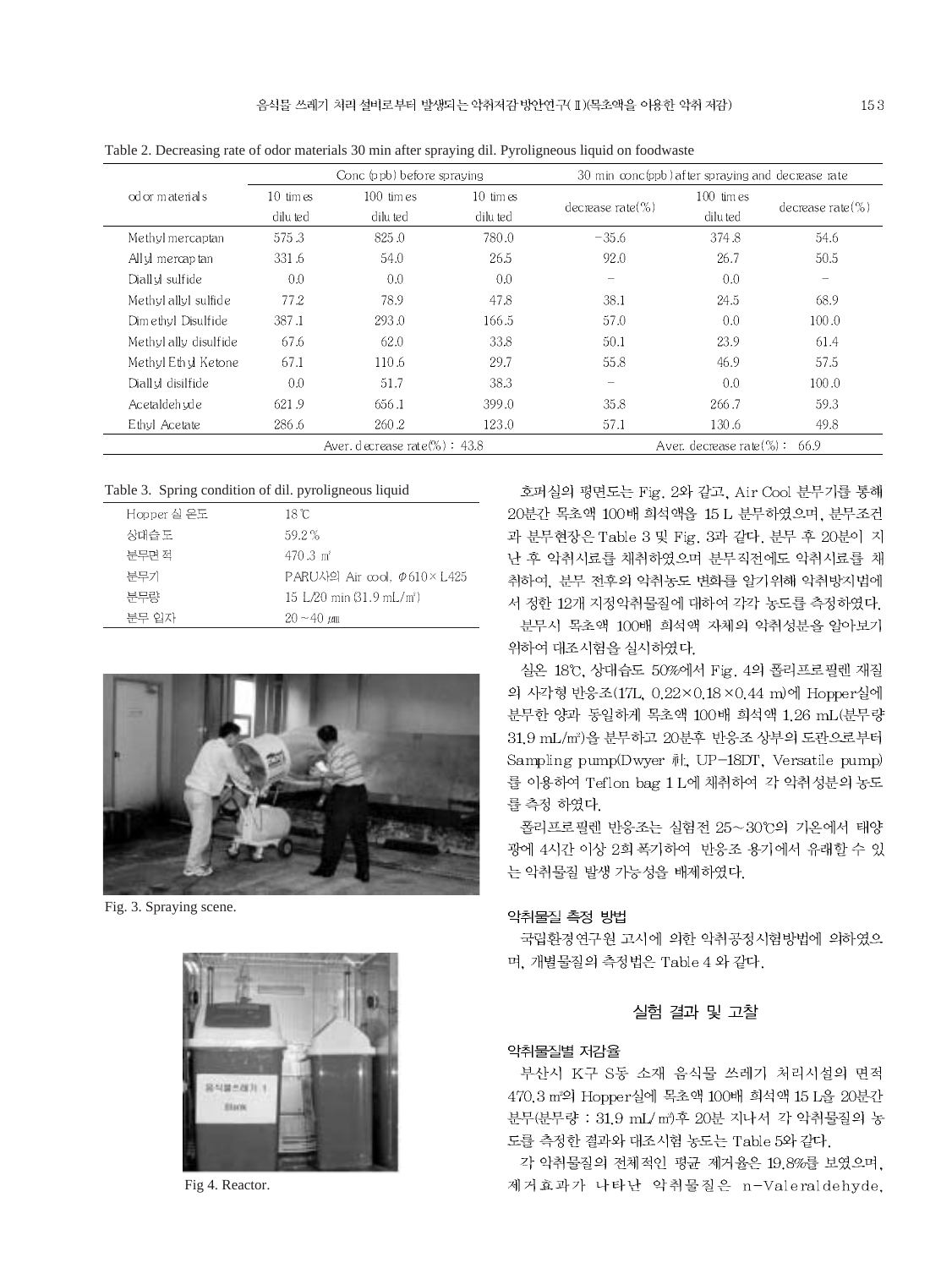| Odor<br>Components | Method                    | System                        |                      | Condition                                                 |  |  |
|--------------------|---------------------------|-------------------------------|----------------------|-----------------------------------------------------------|--|--|
| Ammonia            | Indo-Phenol Blue          | Cary 300(Varian)              | UV detctor           | wavelength 640 nm                                         |  |  |
|                    |                           |                               |                      | • Sample Vol. : 500 mL                                    |  |  |
|                    |                           |                               | T <sub>rap</sub> 1   | • Flow rate : 60 mL/min                                   |  |  |
|                    |                           |                               | (Empty Trap)         | • Trapping $: -10^{\circ}\text{C}$                        |  |  |
|                    |                           | 7100                          |                      | • Desorb: 20°C (Preheat 20°C)                             |  |  |
|                    |                           | Preconcenterator              | Trap 2               | • Trapping: $-70^{\circ}$ C                               |  |  |
|                    |                           | (Entech)                      | (Tenax Trap)         | $\cdot$ Desorb : 180°C                                    |  |  |
|                    |                           |                               |                      | • Cool down temp.: -180°C                                 |  |  |
|                    |                           |                               | Cryofocusing Trap    | • Injection temp: 80~90°C                                 |  |  |
|                    |                           |                               |                      | • Desorb : $150^{\circ}$ C                                |  |  |
| Sulfur             | Cryofocusing              |                               |                      | • Injection time : $2 \text{ m}$ in                       |  |  |
|                    | Capillary                 |                               | In jector            | $\bullet$ Volatile Interface, 100°C                       |  |  |
| Compound           | GCMethod                  |                               |                      | $\cdot$ HP-1MS(30 m $\times$ 0.2 mm $\times$ 1.0 $\mu$ m) |  |  |
|                    |                           |                               | Column               | • Carrier gas : He 1.2 mL /min                            |  |  |
|                    |                           | 6890N                         |                      | • Split Ratio: 20:1                                       |  |  |
|                    |                           | <b>GC</b>                     |                      | • Initial Temp.: $30^{\circ}$ (10 min)                    |  |  |
|                    |                           | (Agilent)                     |                      | • 1st Ramp : 5℃/min                                       |  |  |
|                    |                           |                               | Oven Temperature     | $\cdot$ 1st Hold Temp. : 100°C(1 min)                     |  |  |
|                    |                           |                               |                      | $\cdot$ 2nd Ramp : $15^{\circ}$ C/min                     |  |  |
|                    |                           |                               |                      | • Final Temp.: 230°C(3 min)                               |  |  |
|                    |                           | 5973MSD                       |                      | · MSD temp: 230°C                                         |  |  |
|                    |                           | (Aglnet)                      | Detector             | $\cdot$ Sim mode (range $33-94$ )                         |  |  |
|                    |                           |                               | SPME Fiber           | 85 m Carbo × en/PDMS                                      |  |  |
|                    |                           | <b>SPME</b>                   | Adsorption Time      | $15 \text{ min}$                                          |  |  |
|                    |                           | (Supelco)                     | Desorption Time      | 3 min                                                     |  |  |
| Trimethyl          | HeadSpace SPME            |                               | Column               | HP-5 (60 m $\times$ 0.35 mm $\times$ 1.05 $\mu$ m)        |  |  |
| amine              | Method                    |                               | Column Flow          | $1.0$ mL/min                                              |  |  |
|                    |                           | <b>GC NPD</b><br>(HP 5890 II) | Oven                 | 40℃ (1 3min)                                              |  |  |
|                    |                           |                               | In let Temp.         | 250℃ (Splitless)                                          |  |  |
|                    |                           |                               | NPD Detector Temp.   | 280°C                                                     |  |  |
|                    |                           |                               | Column               | ODS (Cis) 4.6 mm $\times$ 250 mm                          |  |  |
|                    | $DNPH-$ derivatives       |                               | Detector(Wavelength) | $UV$ Dector(360 nm)                                       |  |  |
| Aldehydes          | <b>HPLC</b>               | HPLC<br>(Agilent 1100)        | Mobile phase         | Acetonitrile/Water = $60/40$                              |  |  |
|                    | Method                    |                               | Column Flow          | $1.0$ mL/min                                              |  |  |
|                    |                           |                               | Injection Volume     | $20~\mu L$                                                |  |  |
|                    |                           |                               |                      | · Sample Vol.: 500 mL                                     |  |  |
|                    |                           |                               | Trap 1               | • Flow rate: 60 mL/min                                    |  |  |
|                    |                           |                               | (Empty Trap)         | • Trapping: $-50^{\circ}$ C                               |  |  |
|                    |                           | 7100                          |                      | • Desorb: 20°C (Preheat 20°C)                             |  |  |
|                    |                           |                               | Trap 2               | • Trapping: $-90^{\circ}$ C                               |  |  |
|                    |                           | Preconcenterator              | (Empty Trap)         | $\cdot$ Desorb : 180°C                                    |  |  |
|                    |                           | (Entech)                      |                      | $\cdot$ Cool down temp. : $-180^{\circ}$ C                |  |  |
|                    |                           |                               |                      | • Injection temp: $80 - 90$ °C                            |  |  |
|                    | Cryofocusing<br>Capillary |                               | Cryofocusing Trap    | $\cdot$ Desorb : 150°C                                    |  |  |
| Styrene            | GCMethod                  |                               |                      | $\cdot$ Injection time: 2 m in                            |  |  |
|                    |                           |                               | In jector            | $\bullet$ Volatile Interface, 100°C                       |  |  |
|                    |                           |                               | Column               | $\cdot$ HP-1MS(30 m $\times$ 0.2 mm $\times$ 1.0 $\mu$ m) |  |  |
|                    |                           | 6890 N                        |                      | • Carrier gas : He 1.2 mL /min                            |  |  |
|                    |                           | GC                            |                      | $\cdot$ Split Ratio : 5:1                                 |  |  |
|                    |                           | (Agilent)                     |                      | • Initial Temp.: 80°C (20 min)                            |  |  |
|                    |                           |                               | Oven Temperature     | $\cdot$ 1st Ramp : $10^{\circ}$ C/min                     |  |  |
|                    |                           |                               |                      | $\cdot$ Final Temp.: $220^{\circ}$ C(10 min)              |  |  |
|                    |                           | 5973 MSD                      |                      | $\cdot$ SD temp: 230°C                                    |  |  |
|                    |                           | (Agilent)                     | Detector             | · Sim mode (range 78,104)                                 |  |  |
|                    |                           |                               |                      |                                                           |  |  |

# Table 4. Measering method of odor components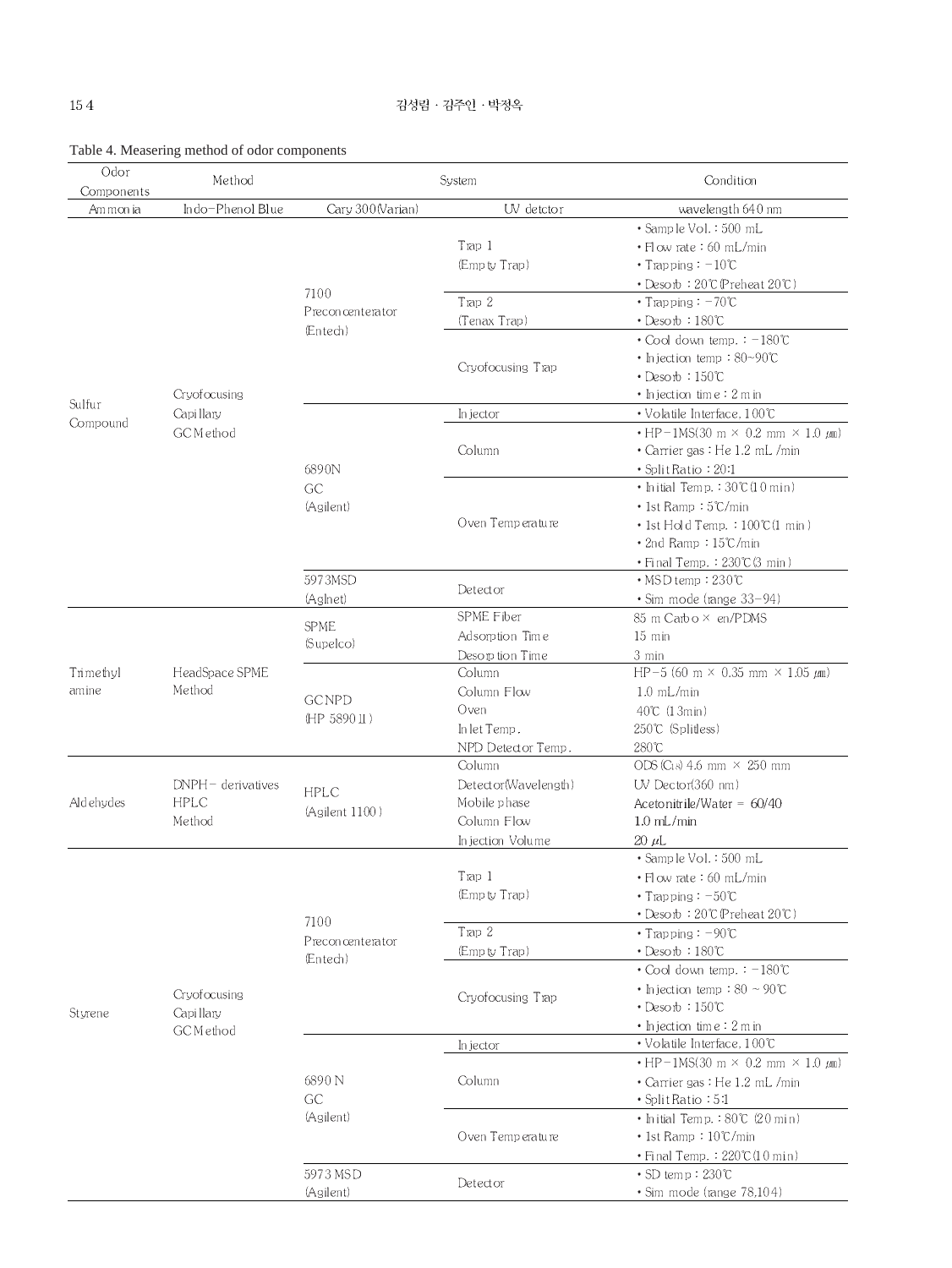|                  |                    |         |                |                          | ヽ ヒ ココ エエニノ |
|------------------|--------------------|---------|----------------|--------------------------|-------------|
| 지정악 취물질          |                    | 목초액 분무전 | 목초액 분무후        | 제거율(%)                   | 대조시험        |
| Am mon ia (ppm)  |                    | 0.96    | 0.62           | 35.4                     | 0.01        |
|                  | Methyl mercaptan   | 13.64   | 5.55           | 59.3                     | 불검출         |
|                  | Hydrogen sulfide   | 28.58   | 18.39          | 35.7                     | 불검출         |
| Sulfur Compounds | Dim ethyl sulfide  | 3.89    | 5.41           | $-39.1$                  | 불검출         |
|                  | Dim ethul diulfide | 1.43    | 1.93           | $-35.0$                  | 불검출         |
| Trimethyl amine  |                    | 25.3    | 25.9           | $-2.4$                   | 1.52        |
| Sturene          |                    | 불검출     | 불검출            | $\overline{\phantom{0}}$ | 불검출         |
|                  | Acetaldeh vde      | 0.5     | $\overline{0}$ | 100                      | 1.0         |
| Aldehydes        | Propionaldehyde    | 3.8     | 6.2            | $-63.2$                  | 15.3        |
|                  | Butyraldeh yde     | 1.4     | 1.3            | 7.1                      | 불검출         |
|                  | n-Valeraldehyde    | 0.2     | 0.0            | 100                      | 불검출         |
|                  | i-Valeraldehyde    | 0.0     | 0.0            |                          | 불검출         |
|                  |                    |         |                | 제거율 평균 19.8%             |             |

Table 5. Odor concentration before and after spraying 10 times dil. pyroligneous liquid to hopper room and reference concentration (다의 ppb)

Acetaldehyde, Methyl mercaptan, Hydrogen sulfide, Ammonia, Butyr-aldehyde 순으로 나타났다.

목초액 분무후 오히려 농도가 증가한 Dimethyl sulfide와 Dimethyl disulfide는 목초액 자체에 검출되지 않은 성분으 로 음식물쓰레기의 계속된 부패로 발생증가한 것으로 보여지 며, Propionaldehyde의 경우는 목초액에 함유된 자체성분에 의하여 증가한 것으로 보여진다.

이들 물질들의 소취 mechanism은 Ammonia의 경우, 목 초액 중의 초산, 개미산 등의 산에 의한 중화로, Hydrogen sulfide는 목초액중의 aldehydes에 의하여

$$
\text{H}_2\text{S+R-CHO} \longrightarrow \begin{array}{c} \text{R-CH} \\ \text{H}_2 \end{array} + \text{R-COSH } 2 \text{l} \: \hat{\Leftrightarrow} \: \text{PH}^2 \text{H} \text{H}^2 \text{H}^2 \text{H}^2 \text{H}^2 \text{H}^2 \text{H}^2 \text{H}^2 \text{H}^2 \text{H}^2 \text{H}^2 \text{H}^2 \text{H}^2 \text{H}^2 \text{H}^2 \text{H}^2 \text{H}^2 \text{H}^2 \text{H}^2 \text{H}^2 \text{H}^2 \text{H}^2 \text{H}^2 \text{H}^2 \text{H}^2 \text{H}^2 \text{H}^2 \text{H}^2 \text{H}^2 \text{H}^2 \text{H}^2 \text{H}^2 \text{H}^2 \text{H}^2 \text{H}^2 \text{H}^2 \text{H}^2 \text{H}^2 \text{H}^2 \text{H}^2 \text{H}^2 \text{H}^2 \text{H}^2 \text{H}^2 \text{H}^2 \text{H}^2 \text{H}^2 \text{H}^2 \text{H}^2 \text{H}^2 \text{H}^2 \text{H}^2 \text{H}^2 \text{H}^2 \text{H}^2 \text{H}^2 \text{H}^2 \text{H}^2 \text{H}^2 \text{H}^2 \text{H}^2 \text{H}^2 \text{H}^2 \text{H}^2 \text{H}^2 \text{H}^2 \text{H}^2 \text{H}^2 \text{H}^2 \text{H}^2 \text{H}^2 \text{H}^2 \text{H}^2 \text{H}^2 \text{H}^2 \text{H}^2 \text{H}^2 \text{H}^2 \text{H}^2 \text{H}^2 \text{H}^2 \text{H}^2 \text{H}^2 \text{H}^2 \text{H}^2 \text{H}^2 \text{H}^2 \text{H}^2 \text{H}^2 \text{H}^2 \text{H}^2 \text{H}^2 \text{H}^2 \text{H}^2 \text{H}^2 \text{H}^2 \text{H}^2 \text{H
$$

Methyl mercaptan(CHSH)은 carbonyl 화합물에 의하여

$$
R-S-H+R'-CH=HC-C-R'' \longrightarrow R'-CH-CH2-C-R''
$$
\n
$$
\begin{array}{c}\n\parallel \parallel \parallel \parallel \parallel \\\parallel \quad 0 \quad \mathsf{SR} \quad \mathsf{O}\end{array}
$$

Trimethyl amine<sup>o</sup>



phenol과의 수소결합으로 소취되는 것으로 알려져 있다.11

# 악취물질별 기여도 및 악취강도 저감율

악취는 개별 물질마다 사람이 느낄 수 있는 최소농도나 냄새

|                            |                | 목초액 분무 전       |                  |          | 목초액 분무 후       |                  |
|----------------------------|----------------|----------------|------------------|----------|----------------|------------------|
|                            | 농도             | 최소감지농도!        | ODI              | $Ao(\%)$ | 농도             | ODI              |
| Ammonia (ppm)              | 0.96           | 0.1            | 9.6              | 1.9      | 0.62           | 6.2              |
| Methyl mercaptan(ppb)      | 13.64          | 0.1            | 136.4            | 26.9     | 5.55           | 55.5             |
| Hydrogen sulfid e(ppb)     | 28.58          | 0.5            | 57.2             | 11.3     | 18.39          | 36.8             |
| Dim ethyl sulfid e(ppb)    | 3.89           | 0.1            | 38.9             | 7.7      | 5.41           | 54.1             |
| Dim ethyl diulfide(ppb)    | 1.43           | 0.3            | 4.8              | 0.9      | 1.93           | 6.4              |
| Trimethyl amine(ppb)       | 25.3           | 0.1            | 253.0            | 49.9     | 25.9           | 259.0            |
| Styrene(ppb)               | $\overline{0}$ | 30             | 0.0              | 0.0      | $\overline{0}$ | 0.0              |
| Acetaldeh yd e(ppb)        | 0.5            | 2              | 0.3              | 0.0      | $\overline{0}$ | 0.0              |
| Propionaldehyde(ppb)       | 3.8            | $\overline{c}$ | 1.9              | 0.4      | 6.2            | 3.1              |
| Butyraldehyde(ppb)         | 1.4            | 0.3            | 4.7              | 0.9      | 1.3            | 4.3              |
| $n$ –Valeraldehyde $(ppb)$ | 0.2            | 0.7            | 0.3              | 0.1      | 0.0            | 0.0              |
| i-Valeraldehyde(ppb)       | $\overline{0}$ | 0.2            | 0.0              | 0.0      | 0.0            | 0.0              |
|                            |                |                |                  |          |                | $\Sigma = 425.4$ |
|                            |                |                | $\Sigma = 506.9$ |          |                | 저각율 = 16.1%      |

Table 6. ODI 
$$
\&
$$
 Ao of each odorous compound in hopper room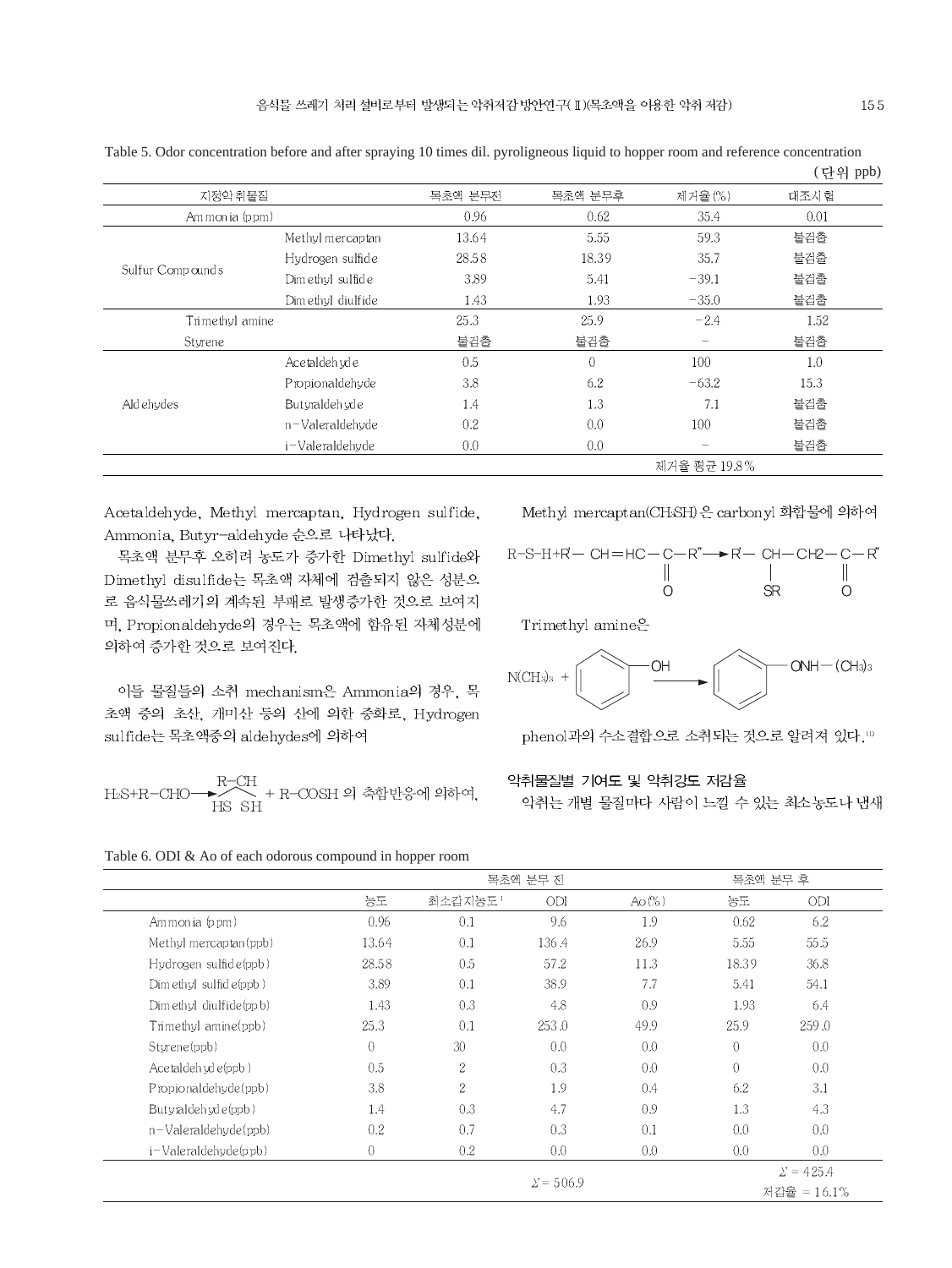의 질이 다르다. 어떤 물질이 사람에게 냄새로 느껴지기 시작 되는 최소의 농도를 최소감지값(Threshold)이라고 하며, 최소 감지값이 작을수록 낮은 농도에서 냄새를 강하게 유발하므로 강한 냄새를 낸다고 할 수 있다.

여기서 Hopper 실내의 각 악취물질의 측정농도를 최소감지 값으로 나누어 각 악취물질의 악취강도(Odor Concentration Index, ODI)를 구하였으며, 기여도(Ao)<sup>12)13)</sup> 는 전체 악취강도 중 각 악취물질의 강도가 차지하는 백분율로 다음 식에 의해 구하여 Table 6과 Fig. 5에 나타내었다. 각 악취물질의 기여 도는 전체 악취물질에서 차지하는 악취의 세기를 의미한다.

 $ODI($ 악취강도) =  $Cm / Ct$  $(1)$ Cm : 악취성분의 측정농도 Ct : 악취성분의 최소감지값  $Ao(7]@E$  %) =  $(ODI / ZODI) \times 100$ 

Hopper 실내의 음식물쓰레기의 악취성분의 기여도는 Trimethyl amine 49.9%. Methyl mercaptan 26.9%. Dimethyl sulfide 7.7%, Ammonia 1.9%로서 이들 물질이 주요 악취유발 물질임을 알 수 있다.



Fig. 5. Attribution(%) of major odor components.

악취강도는 목초액 회석액 분무전 506.9에서 425.4로 저감 되어 16.1%의 저감율을 보였다.

#### 소요비용 산정과 실용성 평가

각 악취물질의 전체적인 평균 제거율 19.8%와 악취강도 저 감율 16.1%를 얻기 위해서 목초액 100배 회석액을 Hopper실 에 Fig. 6과 같이 2시간에 3회 20분씩 분무하고 3회 20분씩 휴지 한다면 목초액(시판중인 S사 40.000 원/20L)<sup>®</sup> 원액 소 요량은 매일 5.4 L 소요되며 비용은 10.800 원으로 산정 되었다.

$$
\frac{15L}{\text{spraying}} \times \frac{3 \text{ spraying}}{2\text{hrs}} \times \frac{24\text{hrs}}{\text{day}} \times \frac{1}{100} = 5.4 \text{ L/day}
$$

$$
\frac{40,000 \text{ won}}{20 \text{ L}} \times 5.4 \text{ L} = 10,800 \text{ won/day}
$$

악취물질 제거율 면에서는 Table 7과 같이 많은 연구문헌에 서 기 보고된 일반적인 생물탈취법(Biofilter) 등에 의한 악취물 질 제거율은 Ceramic biofilter에 의한 Ammonia와 Hydrogen sulfide는 97%이상, peat와 bark 충진된 biofilter 에 의한 Dimethyl disulfide 90% 이상, 제주도 화산석과 Thiobacillus sp. 로 접종된 biofilter의 Hydrogen sulfide 99.9% 촉매연소식에서 악취물질의 99% 이상 제거율 등에 비 하면 제거율이 훨씬 떨어지는 것으로 음식물쓰레기 처리시설의 악취제거를 위해서는 목초액회석액을 분무하는 법으로만 악취 를 만족할 수준으로 제거하기 어렵고 음식물쓰레기 처리시설의 일반적인 탈취방법인 NaOH 등을 사용하는 약액세정법, 고온 으로 연소시켜 악취물질을 제거하는 연소법, wood chip 등 충 진재로 이용하는 생물탈취법 등의 공정중에서 악취가 누설되는 장소라든지, 처리시설의 작업장 부지등에 국소적으로 분무함으 로서 전체 처리시설로부터 발생되는 악취를 저감할 수 있는 보 조적인 방법으로 적용이 가능하다 하겠다.



Fig. 6. Spraying mode of dil. pyroligneous liquid

| Table 7. Odor removal rate of each method |  |  |
|-------------------------------------------|--|--|
|-------------------------------------------|--|--|

| 제거법                                                | 악취성분               | 제거율(%)        |
|----------------------------------------------------|--------------------|---------------|
|                                                    | Am mon ia          | 35.4          |
| 목초액 100배 회석액 분무법                                   | Hydrogen sulfid e  | 35.7          |
| Ceramic bi ofilter <sup>15-16</sup>                | Am mon ia          | 97            |
|                                                    | Hydrogen sulfid e  | 98            |
| Peat& bark biofil ter <sup>17</sup>                | Dim ethyl sulfid e | 90 $^{\circ}$ |
| 제주도 화산석 + Thiobacillus sp. biofilter <sup>18</sup> | Hydrogen sulfide   | 99.9          |
| 촌매연 소식*                                            | 악취물 짐              | 99            |